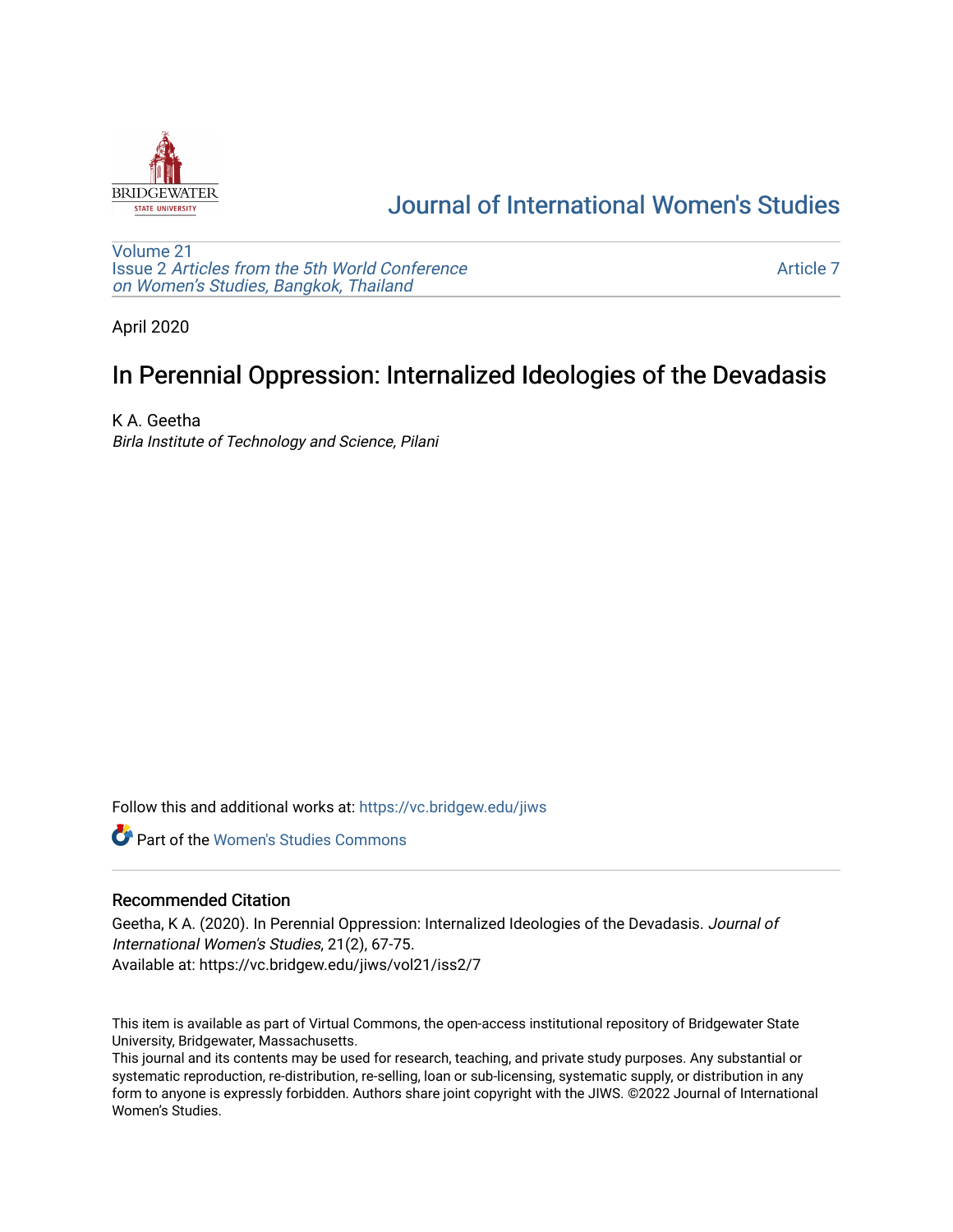#### Geetha: In Perennial Oppression: Internalized Ideologies of the Devadasis

This journal and its contents may be used for research, teaching and private study purposes. Any substantial or systematic reproduction, re-distribution, re-selling, loan or sub-licensing, systematic supply or distribution in any form to anyone is expressly forbidden. ©2020 Journal of International Women's Studies.

# **In Perennial Oppression: Internalized Ideologies of the Devadasis**

By K.A.Geetha $1$ 

### **Abstract**

The Madras Anti-Devadasi Act was passed in 1947 with the primary objective of liberating women from the oppressive norms of the *Devadasi* system. Sanctioned by religion, the institutionalization of the Devadasi system within the Hindu community legitimated women from certain caste groups to become 'servants of god'. Through ritualistic norms, the Devadasis were wedded to God and the caste Hindu patriarchs were authorized to control the sexuality of the Devadasis. Given their vulnerable status in terms of caste, class, and gender, women from the castes lower in hierarchy were forced into the system. Despite the legislative intervention of the Anti-Devdasi Act seven decades ago, there are newspaper reports, which substantiate the continuation of the Devadasi systems in some villages in Tamil Nadu, reiterating the power of caste and sexist ideologies within Hindu society. In contemporary times, the Devadasis are mainly drawn from the Scheduled castes, otherwise referred to as Dalits. Literatures by historically marginalized communities play a pivotal role in their liberation. On the contrary an analysis of the literatures by (or on) the Devadasis reveal the internalization of societal ideologies which impedes their empowerment and emancipation. Drawing on Simone de Beauvoir's conceptualizations of the gendered body and Pierre Bourdieu's theory of "habitus", which underlines the embodied nature of social positions, this paper discusses the physical and psychological conditioning of the Devadasis within the caste Hindu society. Through an analysis of two Tamil novels, Moovalur Ramamirtham's *Dasigalin Mosavalai allathu Mathi Petra Minor* and Imayam's *Sedal*, this paper argues that the Devadasis depicted in the novels are embedded in caste and gender norms that denigrate and oppress them. Hence, as a paradox, their resistance to the system results in perpetuating the oppressive and discriminative social system rather than enabling liberation.

*Keywords:* Devadasi, Habitus, Tamil literature, Caste and gender, Intersectional oppression, Pierre Bourdieu, Simone de Beauvoir, scheduled castes, Dalit, Tamil Nadu

#### **Introduction**

Simone De Beauvoir conceptualizes subjectivity as lived experience of the body. Emphasizing the embodiment of identities, she points out that the relationship between a woman's body and her subjectivity is contingent. According to de Beauvoir, gender norms prevalent in the respective society don't exist in abstraction but are inscribed in the living body. As corporeal representations, female bodies embody the respective socio-cultural structures in a society (de Beauvoir, 2010). Beauvoir's ideas about gender can be broadened to include other categories of

1

<span id="page-1-0"></span><sup>&</sup>lt;sup>1</sup> K.A. Geetha is an Associate Professor in the Department of Humanities and Social Sciences, BITS Pilani, K.K. Birla Goa Campus, India Her research interests are Dalit writing, Post-Colonial literatures, Women Studies and Cultural studies. She has published extensively in reputed National and International journals. Her most recent book is *Contesting Categories: Remapping boundaries: Literary Interventions of Tamil Dalits* (2014) New Castle: Cambridge Scholars.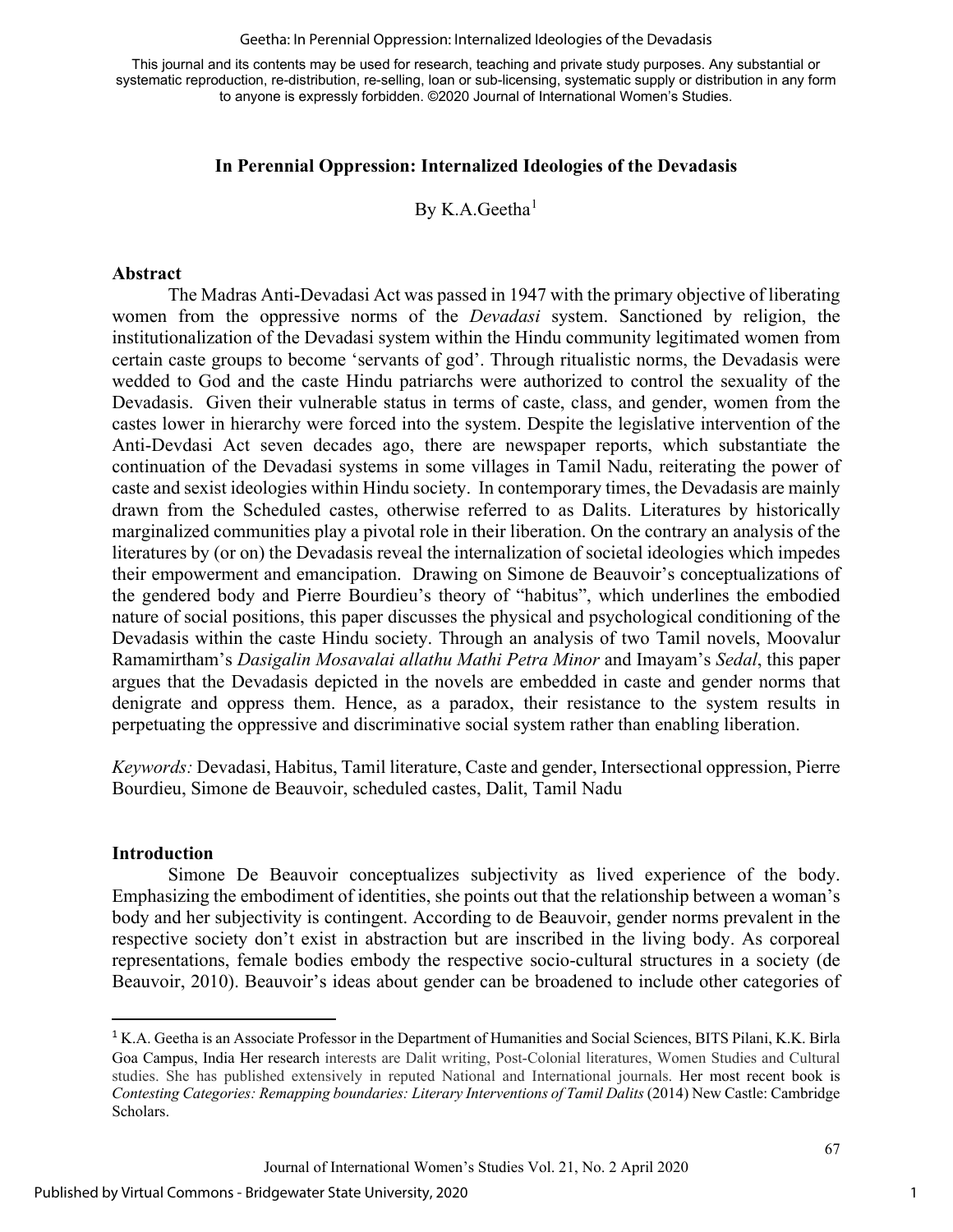identity including caste in the Hindu society. The subjectivity of the Devadasis in the Hindu society serves as an ideal example of the embodiment of social positions. Sanctioned by religion, the institutionalization of the Devadasi system within the Hindu community legitimated women from certain caste groups to become 'Servants of God'. Through ritualistic norms, the Devadasis were wedded to God and the caste Hindu patriarchs were authorized to control the sexuality of the Devadasis. The institution of Devadasis or "*Devan Adiyal"* (slaves/servants of God) is inextricably linked to the caste system which regulates caste and gender relations within Hindu society.

The principles of caste involve a clear distinction between the domestic space/home and the 'outside' world and, women play an important role in maintaining the sanctity and purity of the home. Caste impinges on women's lives by regulating their sexuality. (Dube 231-234). In caste  $Hindu<sup>2</sup>$  $Hindu<sup>2</sup>$  $Hindu<sup>2</sup>$  societies, the prestige and honor of the family are pivoted on female sexuality. Any violation of the norms of sexuality is forbidden and considered a taboo. On the other hand, the aggressive sexual identity of the caste Hindu male is approved and legitimated through sexual access and relations with the women from castes lower in hierarchy. The women from the Shudra and outcaste (presently referred to as Dalits<sup>[3](#page-2-1)</sup>) communities were the most vulnerable targets. Vijaisri points out that in agrarian societies, the landlords had control over both the sexes of the outcaste or Dalit communities. The control of Dalit women's sexuality enabled in establishing the purity and moral supremacy of the caste Hindu women. It simultaneously led to the denigration of Dalit women as loose and immoral (Vijasri 15-17) Apart from his hold over the sexuality of Shudra and outcaste women, the caste Hindu patriarch had easy access to a section of women from these communities who became *Devadasis*.

In Tamil regions, the Devadasis were referred to as "*Tevaradiyals"* meaning "Servants of God". Institutionalized through ritualistic norms, religion legitimated the Devadasi system. The Devadasis were generally drawn from the *Isai Vellalar* castes, (categorized as Shudras in the caste order) and the *Koothadi* caste (categorized as Scheduled castes). Devadasis were initiated into the system through a ceremony called "*pottukattu"[4](#page-2-2)* which signifies her marriage to God. Devoid of widowhood, the Devadasis were considered as *Nithyasumangalis[5.](#page-2-3)* The ceremony was conducted under the patronage of affluent caste Hindu patriarchs and temple trustees. After the "*Pottukattu*" ceremony, one among the caste Hindu patriarchs enters into a sexual contract with the Devadasi. Though she lives under his patronage, the Devadasi is denied a status of his wife and the offspring from the relationship have no claim over his property. The temple emerged as the controller of the sexuality of the Devadasis and ensured the dominance of the caste Hindu patriarchs. As a *Nityasumangali,* the presence of the Devadasi was considered auspicious in weddings and domestic functions. She was incorporated into temple service and was trained in the fine arts, especially in classical dance referred to as "Sadhir"<sup>[6](#page-2-4)</sup>. Devadasis are primarily required to dance and sing in all temple festivals. Apart from this, they are considered as ritual specialists whose

<span id="page-2-0"></span><sup>&</sup>lt;sup>2</sup> Castes which were assigned a high position in the caste system were called upper castes. In recent years, the term upper caste is being substituted with the term Caste Hindus.

<span id="page-2-1"></span><sup>3</sup> In the 1930's, Baba Saheb Ambedkar spearheaded a revolutionary movement which denounced the norms and ideologies of the caste Hindus. In particular, he emphasized that the untouchable communities should identify themselves as "Dalits" which signified their both their oppressed condition and their rebellion against caste discrimination.

<span id="page-2-2"></span><sup>4</sup> *Pottukattu* is a ritual in which a sacred thread called *thali* is tied to the Devadasi signifying her marriage with God

<span id="page-2-3"></span><sup>5</sup> *Nithyasumangali* signifies the Devadasi who is devoid of widowhood, since she is married to God

<span id="page-2-4"></span><sup>6</sup> *Sadhir* is a classical dance form performed by the Devadasis. In 1910, the British colonial government banned the performance in public places. However, in the late 20<sup>th</sup> century, the *Sadhir* dance was revived and reintroduced as *Bharathanatyam*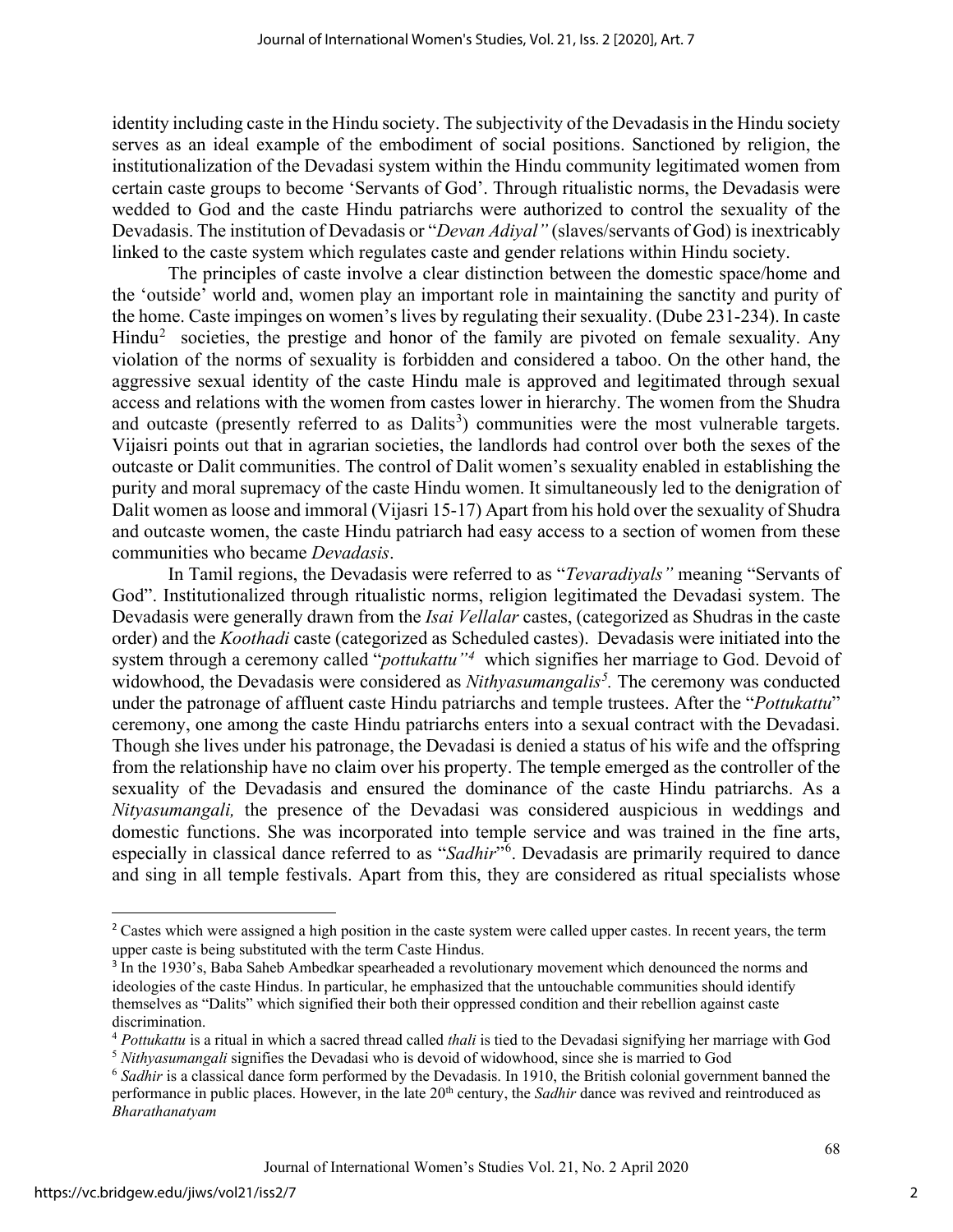presence was considered auspicious, good luck, and capable of warding off evil (Vijaisri 8). Her "*Sadhir*" performances served as platforms for sexual liaisons with a patron. The identity of a "*pottu kattinaval*" – 'a woman, who has been tied the *pottu'*, had its own connotations. She is respected for her ability to sing during festivals and cure illness. Nevertheless, she is abused and discriminated against for not being a *Pathivratha*–the superior status of a chaste family woman. Paradoxically, there were two diverse ideas that were disseminated about Devadasis. Though they were sanctified as "sacral women", as Devadasis they were compelled to be promiscuous and were simultaneously constructed as "loose" and "immoral. These notions enabled the perpetuation of the Devadasi system and justified their sexual oppression. In the later years, the Devadasis were referred to as "*Devadiyal*", a pejorative term connoting them as prostitutes. Though the rituals and norms were common between the Devadasis from the *Isai Vellalar* and *Koothadi* caste, it is to be pointed out that while the *Sadhir* was performed by the *Isai Vellalars* the Devadasis from the *Koothad*i caste performed folk plays and sang funeral songs (Anandhi, 29).

While economic survival is the main reason for the parents to dedicate their daughters as Devadasis, there are other reasons as well. If the village has suffered a drought, there is a widespread belief that the dedication of the Devadasi will bring prosperity. Given their economically weaker position, girls from the Scheduled castes become the obvious targets. At times, the family dedicates a girl to the temple, to be blessed with a male heir. The remuneration that the family receives in return for the dedication serves as potential bait for poor communities<sup>[7](#page-3-0)</sup> While Devadasis from the *Isai vellalar* castes received *inam* lands<sup>[8](#page-3-1)</sup> through the temple for their ritual and artistic services, the Devadasis from the *Koothadi* castes were given a certain measure of grains from each household for their survival. Other than the difference in the economic gains, the Devadasis from both the communities were sexually exploited by the caste Hindu patriarchs and treated in general with derision and contempt.

In the 1920's, during the colonial period, oppositional voices to the Devadasi system emerged from organizations such as the Women's Indian Association (WIA), the All-India Women's Conference (AIWC) and the Self-Respect Movement. In 1930, Muthulakshmi Reddy of the WIA introduced a bill in the Madras legislative assembly for the abolition of the Devadasi system (Anandhi "Representing the Devadasis", 740). Anandhi points out that a group of "conservative" nationalist believed that the Devadasi system was an indigenous tradition, which is very similar to the dedication of Christian 'nuns' to the service of the church. (Anandhi "Representing the Devadasis", ibid). Despite their diverse political ideologies, the Self Respecters movement and the Women's Indian Association (WIA) believed that heterosexual monogamy was the panacea for the plight of the Devadasis. (Sreenivas "Creating Conjugal Subjects", 69). Their sustained campaign and protest against the Devadasi system culminated in the passing of the Madras Anti – Devadasi bill in 1947. Despite the legislation that criminalizes the dedication of girls as Devadasis, there are newspaper reports which affirm the continuation of the practice in some parts of Tamil Nadu [\(https://www.asianage.com/india/](https://www.asianage.com/india/all-india/270917/devadasi-system-still-prevalent-naked-minor-girls-in-temples-of-tn.html) )

According to Jean Paul Sartre, literatures produces by historically marginalized communities have an important socio-political function within a society. Emphasizing the

3

<span id="page-3-0"></span><sup>7</sup> Despite the abolition of the Devadasi system, in the contemporary period there are several reports which reveal the continuance of the practice among poor Dalit families. In most cases, due to penury, the girls are dedicated to the temple and later pushed into prostitution after they are deserted by their caste Hindu patrons. For more details see <https://scroll.in/article/852319/is-the-devadasi-system-still-followed-in-southern-india>

<span id="page-3-1"></span><sup>8</sup> Lands given as gifts.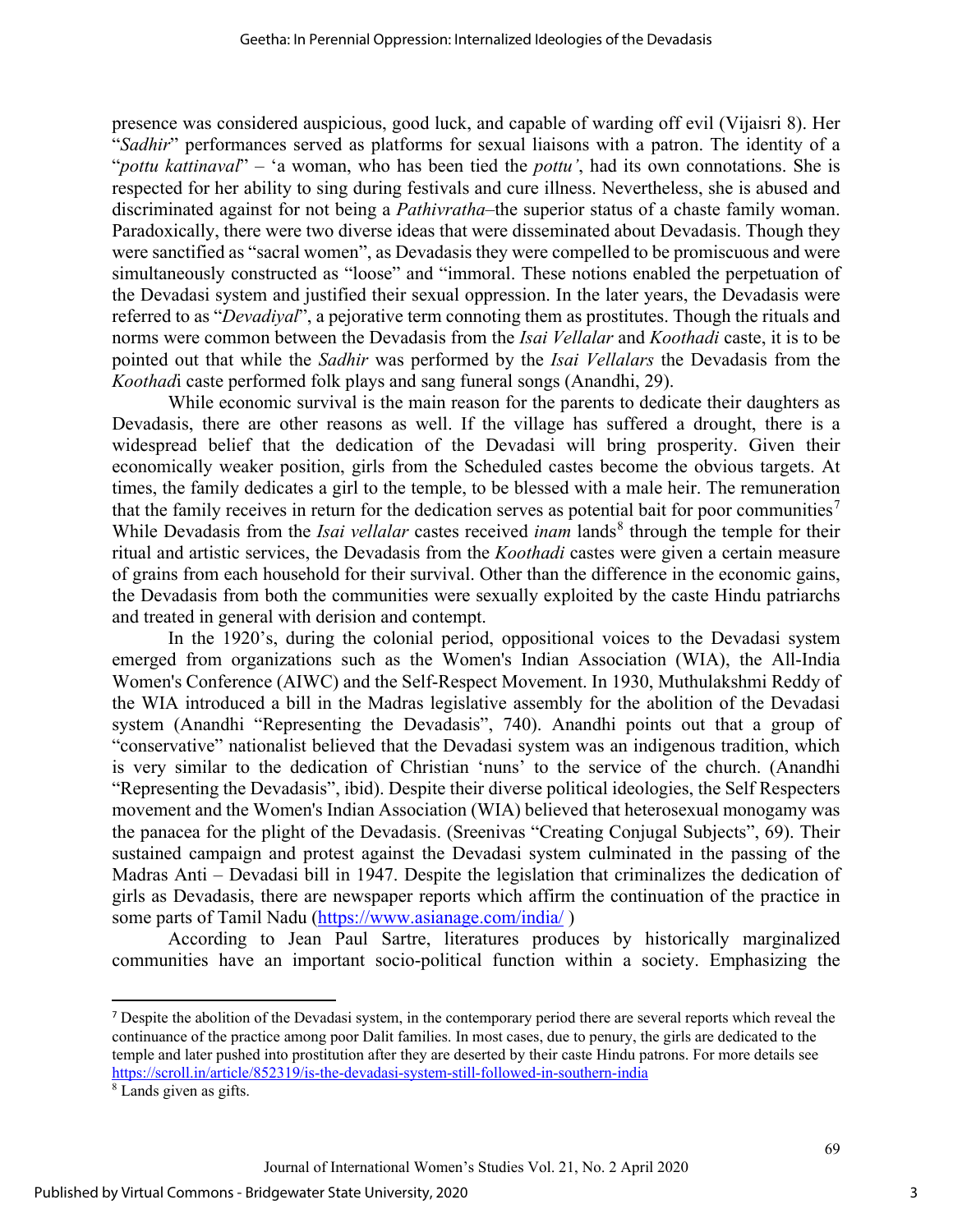potential of marginalized literatures, he points out that that a writer is a liberator and a literary work can be considered as a liberator since it produces ideas for social upheaval (82). Literary movements or seminal literary works disseminate revolutionary ideologies that have been instrumental in destroying social conventions, and social prejudices, enabling social and political change.<sup>[9](#page-4-0)</sup> In contemporary times, apart from an obvious lack of a strong political movement against the system, there is an absence of oppositional literatures countering the denigration of the Devadasis. While there are a few literary works which focus on the intersectional oppression of the Devadasis, it should be pointed out, that they have failed to disseminate oppositional ideologies that enable liberation.

#### **Internalized Ideologies: Devadasis in literatures**

Modern Tamil fiction abounds in the reference to Devadasis, where they are mostly portrayed negatively as materialistic seductress. Among the very few literary works which present an authentic portrayal of the exploitation and discrimination of the Devadasis, the most important are Moovalur Ramamirtham Ammaiyar's *Dasiganlin Mosavali allathu Mathi Petra minor* (henceforth referred to as *Dasigalin*) and Imayam's *Sedal*. Both the novels are considered as representative literary works on Devadasis, which brings to light their intersectional oppression. Apart from a realistic depiction of the Devadasis, the novels offer significant insights on the subjectivity of Devadasis. In both the novels, the Devadasis emerge as thinking subjects, reflective and resistive of their social position and discrimination. Nevertheless, an in-depth analysis would reveal that they are entrenched in normative caste and gender ideologies which prevent their empowerment and liberation.

Pierre Bourdieu's conceptualization of "habitus" offers significant insights on the Devadasi's internalization of the societal norms that denigrate and oppress them. Habitus dispositions are social in origin, imbibed from childhood, is expressed through durable ways of 'standing, speaking, walking and thereby of feeling and thinking (Bourdieu 70). As embodied dispositions, habitus structures a person's mental attitudes and perception of the world. Individual agency is subsumed and subjugated within the structural internalization. In times of crisis, when there is a disjunction between the internal world view and external world, there is room for reflexive agency. Nevertheless, the impact of the Habitus is overpowering. Habitus is thus durable, transposable and reproductive of the social context within which it originated. Drawing on Pierre Bourdieu's theory on the embodiment of social position, this paper argues that ironically, despite their opposition to the dominant caste and gender norms, which seem to reveal a disjuncture between their inner mind and external reality, the Devadasis imbibe and perpetuate the oppressive ideologies which denigrates and exploits them.

Published in 1936, Ramamirtham Ammaiyar's novel "*Dasigalin*" can be considered as one of pioneering novels in modern Tamil literature, depicting the intersectional oppression of caste and gender ideologies, which constructs the Devadasi's subjectivity and identity. The novel can be considered semi-fictional and autobiographical, since Ramamirtham Ammaiyar was a Devadasi and had successfully come out of the system by marrying her music teacher. Born in 1883, in the *Isai Vellalar* caste, Moovalur Ramamirtham was initiated into the Devadasi system at a very young age. Influenced by the Self- Respect Movement, she became an active member and vehemently protested against the prevalence and continuance of the Devadasi system. Founded in 1926 by

4

<span id="page-4-0"></span><sup>9</sup> For example, the significance of literary works in the liberation of historically marginalized communities like African Americans, Native Americans and Dalits in India.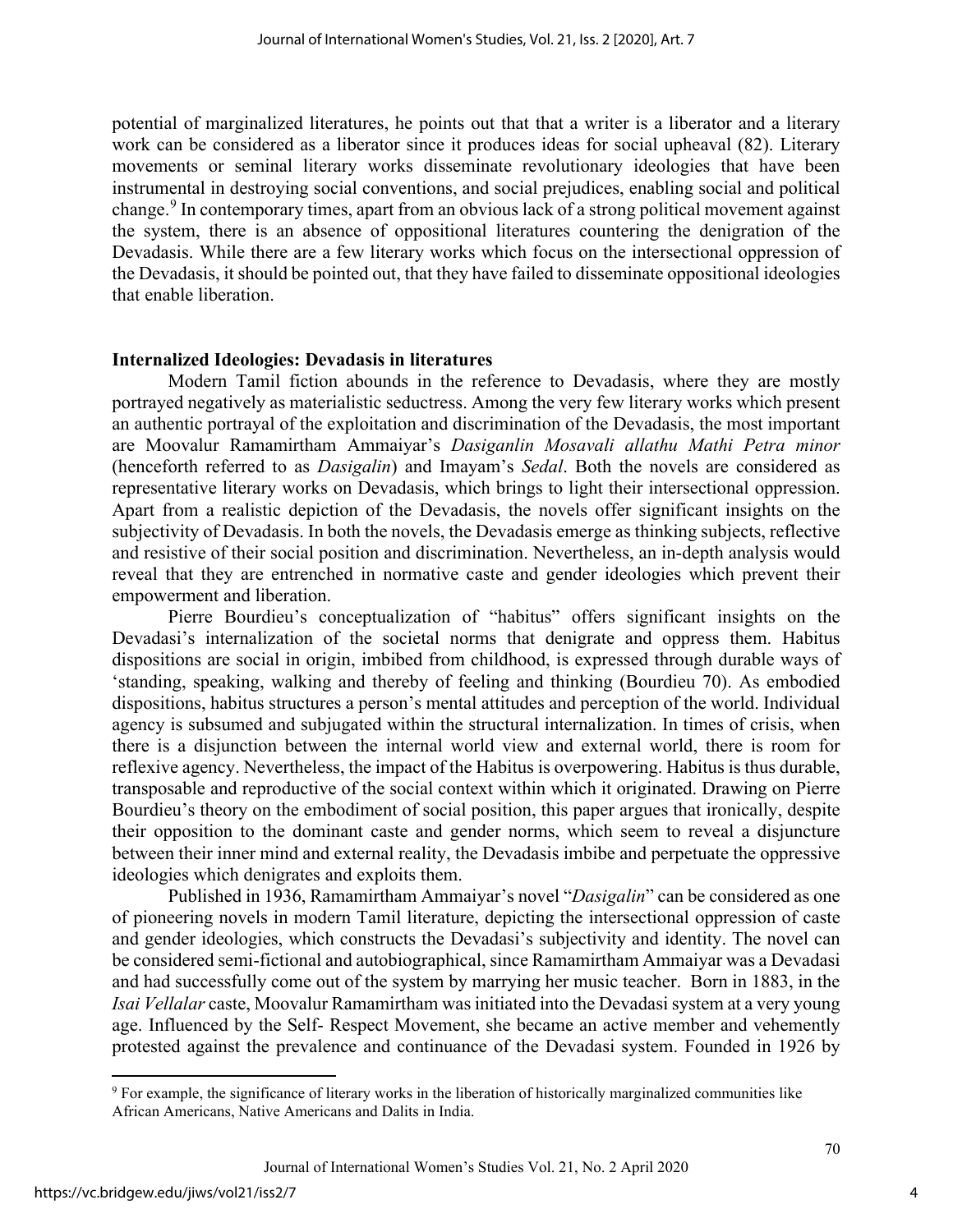E.V.Ramasamay Naicker (referred to as Periyar), the Self- Respect movement functioned as an active vehicle of social reformation in the Madras presidency. The abolition of the Devadasi system was pivotal in their reformative agenda and the Self - Respecters believed that heterosexual monogamy would redeem the Devadasis from the oppressive system. The movement advocated "mortal marriage" to the Devadasis, to counter and negate their wedding to God. (Sreenivas "Creating Conjugal Subjects" 69)

Recounting her sufferings in the Self Respecters Journal (1925), Ramamirtham Ammaiyar writes,

"I was born into a traditional non-devadasi family. My uncle and aunt persuaded my father to force me into prostitution through the devadasi custom. They also advised not to marry me away, since I would fetch a handsome amount to the family through the profession – given my talents in music and dance …so my parents forced me into this custom…It was during this time, I deeply thought about this custom as evil and read those religious texts which advocated it. I felt that men have forced certain women into this degrading profession to pursue their indiscreet pleasures and for selfish reasons" (Cited in Anandhi "Representing the Devadasis", 741)

Contextualized in a period when the Devadasi abolition movement was gaining ground in the Madras presidency, *Dasigalin* has been acclaimed as a radical text which takes up the women's cause as part of the Self Respect movement and asserts the Devadasis as subjects (Anandhi "Representing the Devadasis", 739). Nevertheless, the narrative is embedded in the dominant and oppressive ideologies which malign and vilify the Devadasis. This is exemplified in the title and the plot of the novel which connote the Devadasis as avaricious and materialistic, rather than victims. The title, "*Dasgalin Mosa Valai or Mathi petra minor*" in English translation means "The treacherous net of the Devadasis or the Wisdom gained by the Minor". In 2003, the novel has been translated into English by Kalapana Kannabirān *Web of Deceit: Devadasi Reform in Colonial India.*

Indicative of the plot which revolves around the retrieval of the rich Zamindar "trapped" in the "treacherous net" of the Dasi household, the novel takes us through the lives of several Devadasis. However, the principal plot revolves around the "Dasi sisters", initiated into the system by their mother Bogachindamani, depicted as a materialistic Devadasi. Through their beauty and talents, the Dasi sisters succeed in attracting a Zamindar's son, Tiruchi Minor who loses all his wealth to them. Later, he is reformed by an ex- devadasi, who had escaped the clutches of the Devadasi system by marrying a social reformer. After the Tiruchi Minor's exit, another rich Zamindar's son, Somasekaran falls in love with the "Dasi sisters" and deserts his young wife, Gnanasundari, an upper caste woman. Disguised as a rich man, Gnanasundari visits the "Dasi sisters", who now desert Somasundaram and switch over to her. After 'retrieving' her husband Somasundaram from the "Dasi sisters", Gnanasundari engages herself in reformist activities. The Dasi sisters are driven to penury without the patronage of wealthy minors. The novel ends with the Dasi sisters attending a social reform conference organized by Gnanasundari and Vivekavathy, the granddaughter of Bogachintamani. Though pushed into the Devadasi system by her parents, Vivekavathy marries her music teacher and works towards the abolition of the Devadasi system. The striking similarities in the author's personal life and Vivekavathy's story points to the fact that the novel is predominantly autobiographical. Echoing the Self- respecter's ideologies, the novel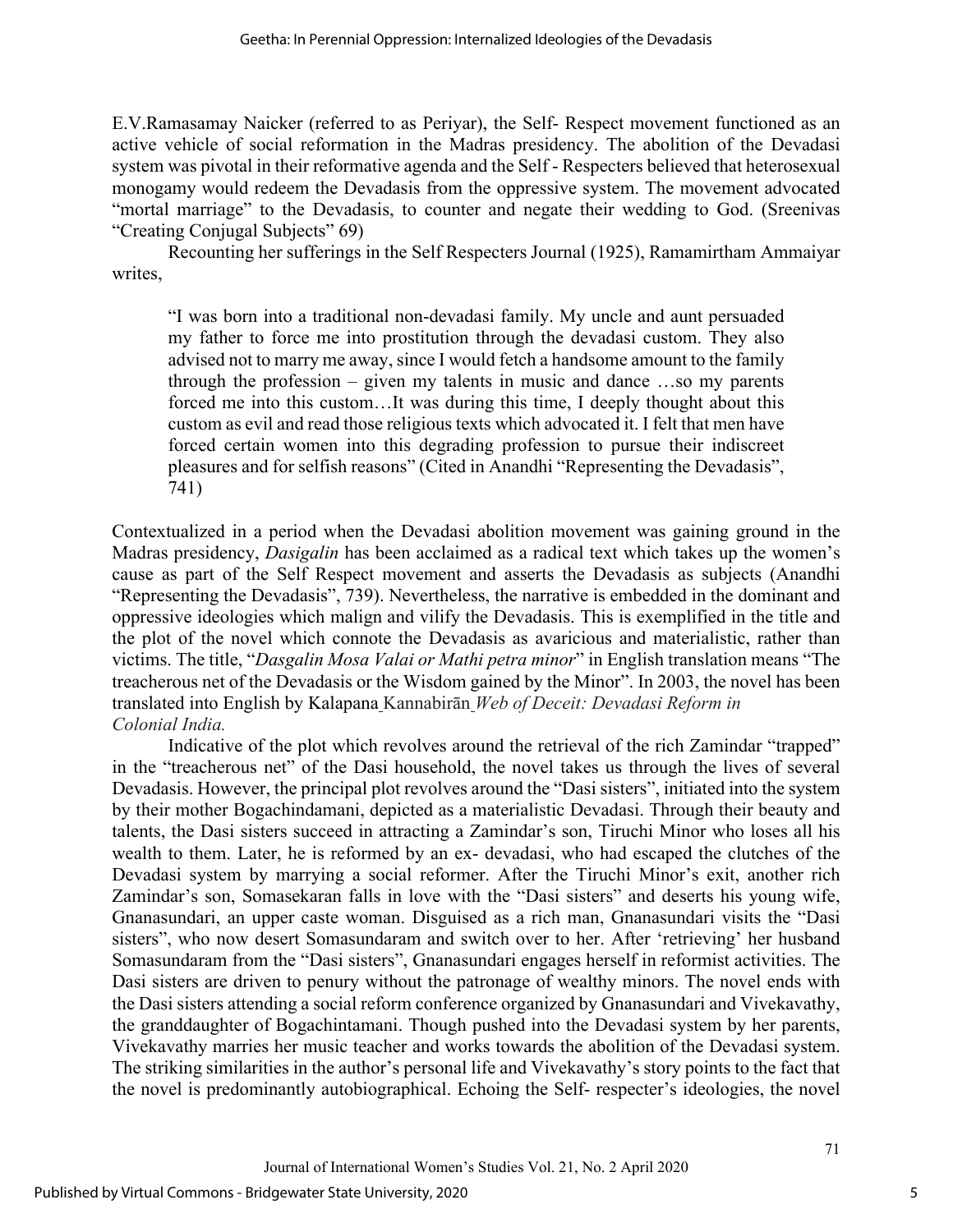ends with an emphasis on heterosexual monogamy as the only solution for the reformation of the Devadasis.

As a literary voice of the Self-respect movement, *Dasigalin* is considered to be a pioneering text in denouncing the religious ideologies prevalent within the Caste Hindu society. Despite advocating liberation for the Devadasis through heterosexual monogamy, the novel is mired in contradictions and paradoxes which underline the impact of the dominant ideologies. Though the novel denounces the religious ideologies which legitimate the Devadasi system, it advocates heterosexual monogamy as a solution for the abolition of the Devadasi system. Despite propagating the ideologies of the Self- Respect movement by campaigning for Tamil marriage without Brahminical rituals to underline the equality of male and female entering into matrimony, the underlying patriarchal norm of ascribing a dominant and superior status to man as a protector and savior of the woman is apparent. Further, the connotations of the names given to the characters are adequate testimony to the fact that the novel is rooted in the caste ideologies. The name of the mother of the "Dasi sisters" is Bogachinthamani which means "one who enjoys wealth". On the other hand, the name of the wife of the Zamindar, who 'retrieves' her husband from the treacherous trap of the Dasi sisters is Gnansundari, meaning "Intelligent and beautiful woman" Ex- Devadasis who have left the system and entered into matrimony have names like Vivekavathy, meaning "woman with wisdom" and Gunapoosani, well-mannered woman. The names Bogachinthamani (Devadasi) and Gnansundari (Zamindar's wife) is representative of the caste ideologies which reveal the underlying binaries – the superiority of a virtuous and chaste upper caste woman and the inferiority of a loose, immoral and materialistic women from the lower castes. Though *Dasigal*, forged a literary space in the 1930's to vehemently oppose the intersectional caste and gender oppression of the Devadasis, its plot and characterization defies its objective and reveals the embodiment of patriarchal values of the caste Hindu society.

Discussions on the Devadasis focus mainly on the *Isai Vellalars* and the prevalence of the Devadasis within the *Koothadi* caste have been mostly neglected. While Ramamirtham Ammaiyar's *"Dasigalin*" portrays the sufferings of the Devadasis from the *Isai Velallar* community, Imayam's *Sedal* brings to light the oppression of the Devadasis from the *Koothadi*  Caste, an ex- untouchable community. While the Devadasis in the *Isai vellalar* caste are sexually controlled and discriminated, the sufferings of the Devadasis from the *Koothadi* caste are compounded, due to their outcaste status. Published in 2006, Imayam's novel *Sedal*, depicts the plight of a girl named Sedal from the *Koothadi* caste, pushed into the Devadasi system. Akin to "*Dasigalin*", *Sedal* is also considered semi-fictional, since the novel is partly based on the reallife story of Sedal. Imayam had conducted extensive ethnographic research on the Devadasis from the untouchable communities and the novel is based on his field research. (Anandhi "Beyond the Coherence", 29). *Sedal* meaning "merry go round" symbolizes her life in three phases. The first phase in her village, when she is wedded to God as a Devadasi, her life as a dancer in a far-off place in the second phase and her return a to her village in the third phase where she emerges with a distinct identity as a dance trainer. The cyclic pattern in the novel emphasizes the collusion of caste and gender structures, which constantly shape her destiny. (Geetha, 122)

The novel begins with the poignant description of the initiation of Sedal into the Devadasi system. At a tender age of seven, in her pre-puberty days, Sedal is chosen by caste Hindu patriarchs in the village to be dedicated to the local goddess, *Selliyamman*. The general belief was that the dedication of a Devadasi would bring rains and prosperity to the drought - hit village. Devoid of any power within the caste society, Sedal's parents readily accept the decision, in the hope of being relieved with feeding one mouth less of their seven children.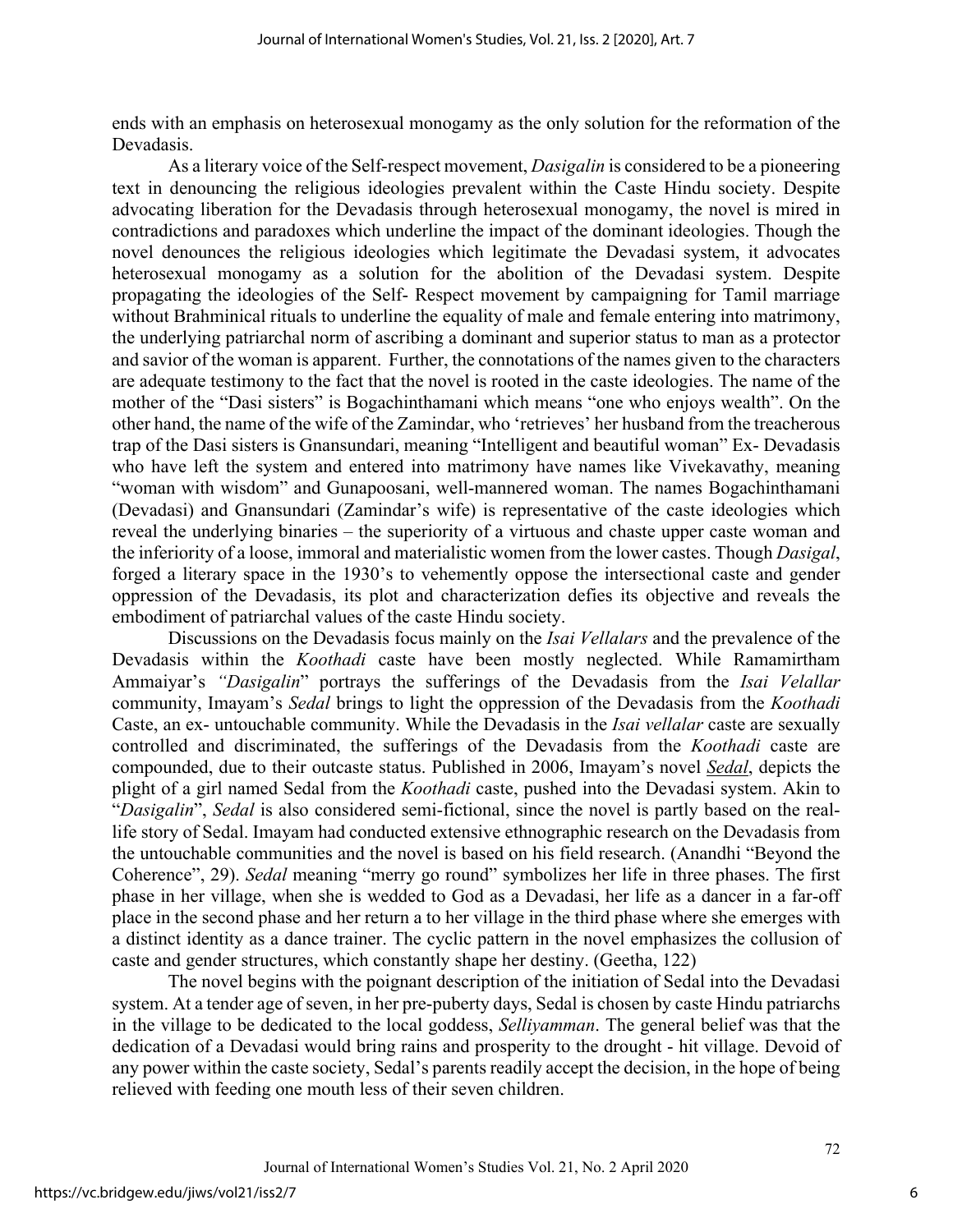After the *pottu kattu* ceremony, Sedal stays with an old woman, in a hut close to the temple. She cleans the temple and sings devotional songs to the deity during temple festivals. Apart from her temple services, she is expected to sing songs in all the houses during the festival and funeral times. As remuneration for her services, she is given a measure of rice from all the cultivating households in the village. Her parents leave for Kandy in search of jobs without informing her. Sedal is orphaned with the sudden death of the old woman. In the outbreak of a storm, she attains puberty and villagers desert her. Her house is destroyed in the storm and Sedal leaves the village, desolate and hurt. She happens to meet Ponnan, a *Therukoothu*[10a](#page-7-0)rtist in a far-off village. Sedal is forced to perform in Ponnan's Drama troupe and very soon excels as a dance-drama artist. When Ponnan dies, she is unable to continue her performance and returns to her village as a middle-aged woman. After paying the fine levied on her by the *Panchayathu*<sup>[11](#page-7-1)</sup> for leaving the village, Sedal settles down in her native place. While in a state of penury, she gets a call from Panchali, a dance artiste *of* yester years who is now bedridden. Having become a Devadasi at a young age, Panchali was quite reputed for her dance performances. She appreciates Sedal for her talent as a dancer and requests her to train two young girls in her drama troupe. The novel ends with Sedal's realization of her expertise and the need to train dancers in *Theru koothu* to sustain a traditional art form.

*Sedal* offers significant insights on the subjectivity of the Devadasis from the *Koothadi*  community. Devoid of any agency to interrogate or resist, Sedal is subjugated by the oppressive caste and gender norms of the Hindu community. While *Dasigalin* denounces caste Hindu structures, *Sedal* cites religion and Hindu mythology to justify the oppressed condition of the Devadasis. The novel reveals a different facet of the control of the sexuality of the Devadasis where religion emerges as the arbiter and controller of the sexual desires of the Devadasi. Contrary to the sexual exploitation of the Devadasis, *Sedal* reveals the power of caste and gender norms which control the sexual desire of the Devadasis and necessitates her to remain an "unmarried virgin". This is exemplified when Sedal and Panchali recount their strategies and tactics to keep men at bay. The impact and significance of religious ideologies on the Devadasis is illustrated in the novel's ending. After the dissolution of the drama troupe, Sedal is driven to penury in her middle age and returns to her hometown. She is called by Panchali, who is bedridden and entrusts Sedal with the responsibility of training her troupe members. As a reason for the poor status of the Devadasis in their old age, Panchali recounts a mythological story of Shiva and Parvathi, Gods from the Hindu pantheon<sup>12</sup>. Drawing on mythology, Panchali provides reasons for the denigration and inferiority of the Devadasis. Thus, the novel ends with Sedal being convinced of her inferiority and resigns herself to her destiny as a Devadasi. Exemplifying the internalization of the dominant norms, while telling the mythological story, Panchali refers to Parvathy, a Hindu Goddess as "*pathivratha*' and uses a pejorative term "*Tevadiyal*" while referring to the Devadasis underlining their self-denigration. Entrenched in the ideologies of the oppressive caste society, *Sedal* perpetuates the dominant, discriminative gender norms rather than denouncing it.

*Dasigalin* and *Sedal* represent two facets of the Devadasi system, as lived out by the *Isai vellalars* and the *Koothadi* castes. The authentic representation of the Devadasis in both the novels enables the readers to gain insights on the sufferings of the Devadasis. However, an in-depth

<span id="page-7-0"></span><sup>&</sup>lt;sup>10</sup> Street performances in which a dance-drama is enacted.<br><sup>11</sup> Village court.

<span id="page-7-1"></span>

<span id="page-7-2"></span><sup>&</sup>lt;sup>12</sup> In the mythological story, the Hindu God, Shiva is enamored by a Devadasi and his wife Parvathi (as a *Pathivratha*) endures it. Once, Parvathi offers a feast, and the Devadasi is also invited. The Devadasi becomes jealous of Parvathy's beautiful ornaments and leaves the feast unattended. Shiva pacifies her by giving Parvati's ornaments, but the Devadasi is not satiated. The story ends with an infuriated Parvati cursing the Devadasi community to remain poverty-stricken in their old days.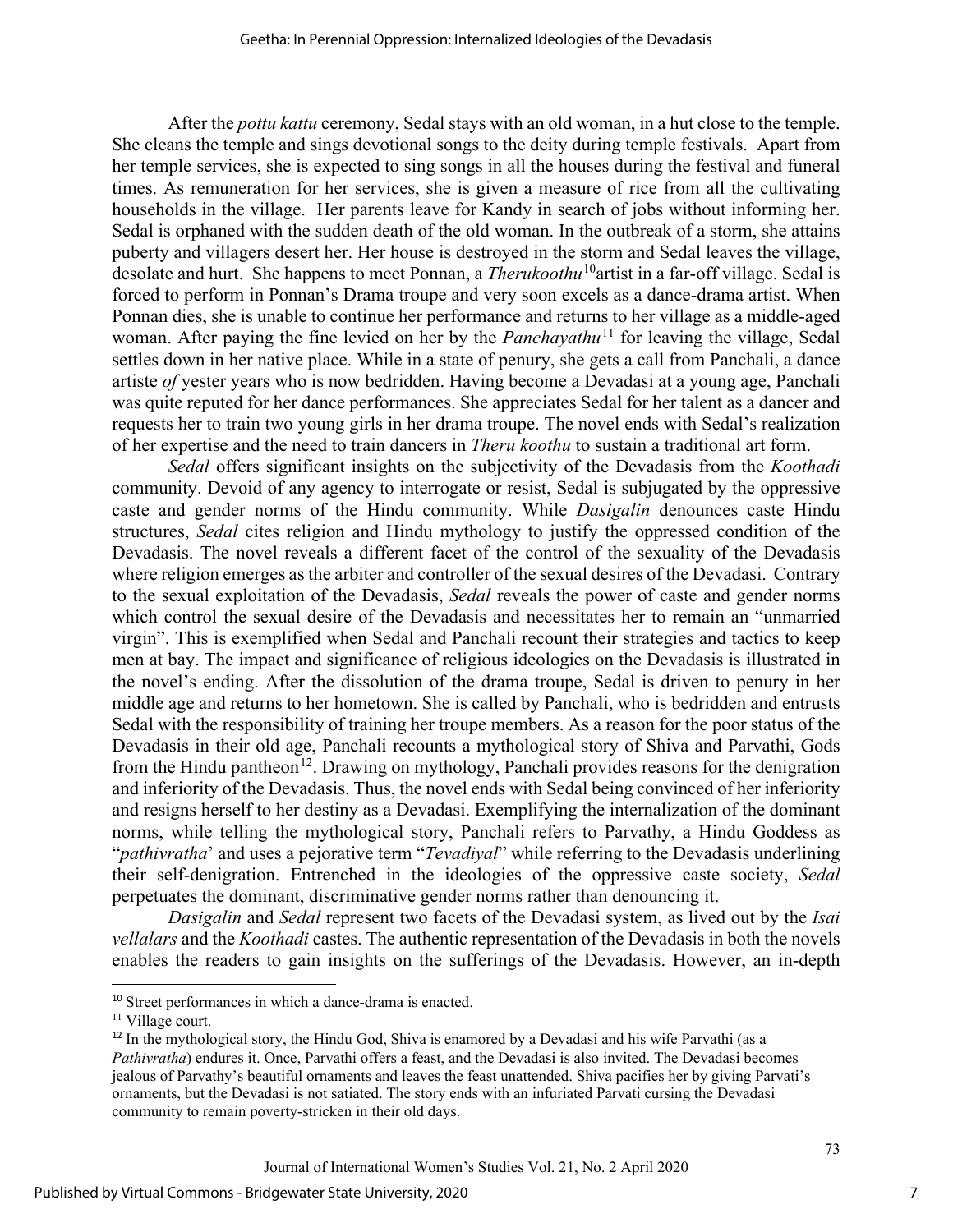analysis reveals that the subjectivity of the Devadasi is rooted in the hegemonic norms of the caste Hindu society, which legitimates their oppression. While the novels reveal the ideological processes that perpetuate the intersectional oppression of the Devadasis, it acquiesces with the dominant caste and gender structures. The narrative concedes to the significations of the caste Hindu order which impinges on the control of female sexuality. As a paradox, both the novels prescribe subordination of the Devadasis to the dominant patriarchal norms as the solution to their institutionalized oppression. As a legislative intervention, the Anti-Devadasi Act paved the way for the abolition of the system. However, of dire necessity is the ideological transformation of the Devadasis that would interrogate, dismantle and overthrow the caste and gender structures that continue to oppress them. In the absence of such a consciousness, the empowerment and liberation of the Devadasis is a far-fetched reality.